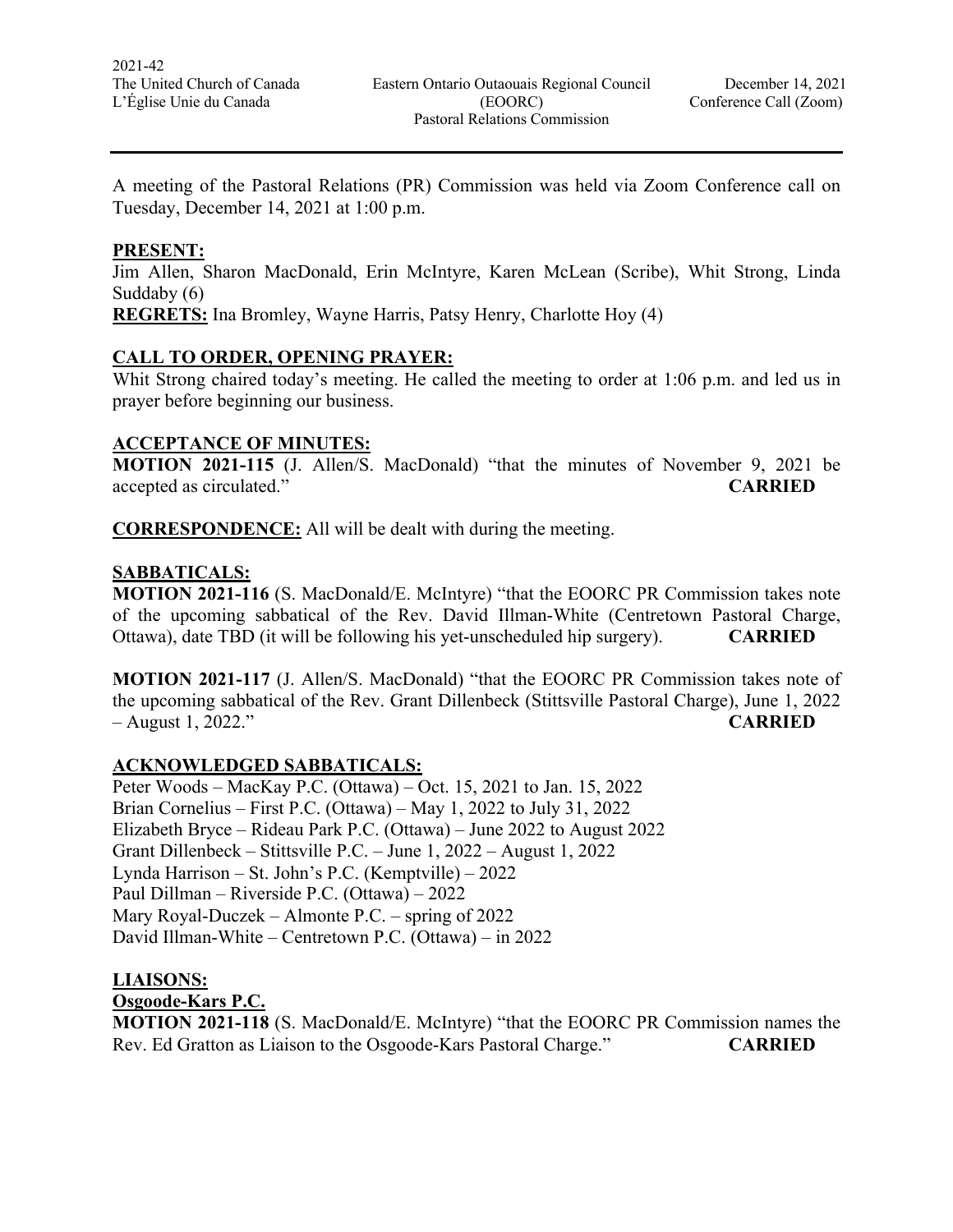## **Perth Road P.C.**

**MOTION 2021-119** (E. McIntyre/J. Allen) "that the EOORC PR Commission names the Rev. Heather McLurg-Murphy as Liaison to the Perth Road Pastoral Charge." **CARRIED**

#### **South Stormont P.C.**

**MOTION 2021-120** (J. Allen/s. MacDonald) "that the EOORC PR Commission names the Rev. Erin McIntyre as Liaison to the South Stormont Pastoral Charge." **CARRIED [Abstaining: Erin McIntyre]**

# **PASTORAL CHARGE SUPERVISORS (PCSs): Osgoode-Kars P.C.**

**MOTION 2021-121** (E. McIntyre/J. Allen) "that the EOORC PR Commission, in the absence of called/appointed ministry personnel, names the Rev. Ed Gratton, EOORC member, as Pastoral Charge Supervisor to the Osgoode-Kars Pastoral Charge effective January 17, 2022."

#### **CARRIED**

# **Pastoral Charges without Supervisors:**

| Clyde Forks-Tatlock (SM) | Lower Gatineau Valley | Templeton |
|--------------------------|-----------------------|-----------|
| Vernon                   |                       |           |

#### **Pastoral Charges without called/appointed Ministry Personnel:**

| Addison            | Ashton-Munster                                   | Aylmer-Eardley        |  |
|--------------------|--------------------------------------------------|-----------------------|--|
| Aylwin             | Central Lanark                                   | Clyde Forks-Tatlock   |  |
| Delta-Toledo       | Elgin-Portland                                   | Glasgow-Castleford    |  |
| Golden Lake        | Greenwood                                        | Kenmore               |  |
| Knox Edwards       | Lanark-Balderson                                 | Lower Gatineau Valley |  |
| Lyn: Christ Church | Mallorytown                                      | Namur                 |  |
| Pakenham           | Perth: St. Paul's (after Dec. 31, 2021) Pittston |                       |  |
| Richmond           | Templeton                                        | Williamstown          |  |

## **CALLS/(RE)-APPOINTMENTS**

## **Arnprior P.C. – Rev. Ronnie Magno (OM-Admission)**

**MOTION 2021-122** (L. Suddaby/E. McIntyre) "that the EOORC PR Commission approves the appointment of the Rev. Ronnie Magno (OM-Admission) to the Arnprior Pastoral Charge, 30 hours per week as Congregational Minister with a total annual remuneration of fifty thousand fifteen dollars and twenty-five cents (\$50,015.25), from December 6, 2021 to December 31, 2023." **CARRIED**

# **AMALGAMATIONS:**

**MOTION 2021-123** (S. MacDonald/L. Suddaby) that the EOORC PR Commission recognizes the upcoming amalgamation of St. James United (Osgoode) and Trinity United (Kars) – both of the Osgoode-Kars Pastoral Charge, the formal date to be determined. A new name for the Pastoral Charge will be forthcoming." **CARRIED**

[Note: The St. James and Trinity congregations are currently worshipping together at St. James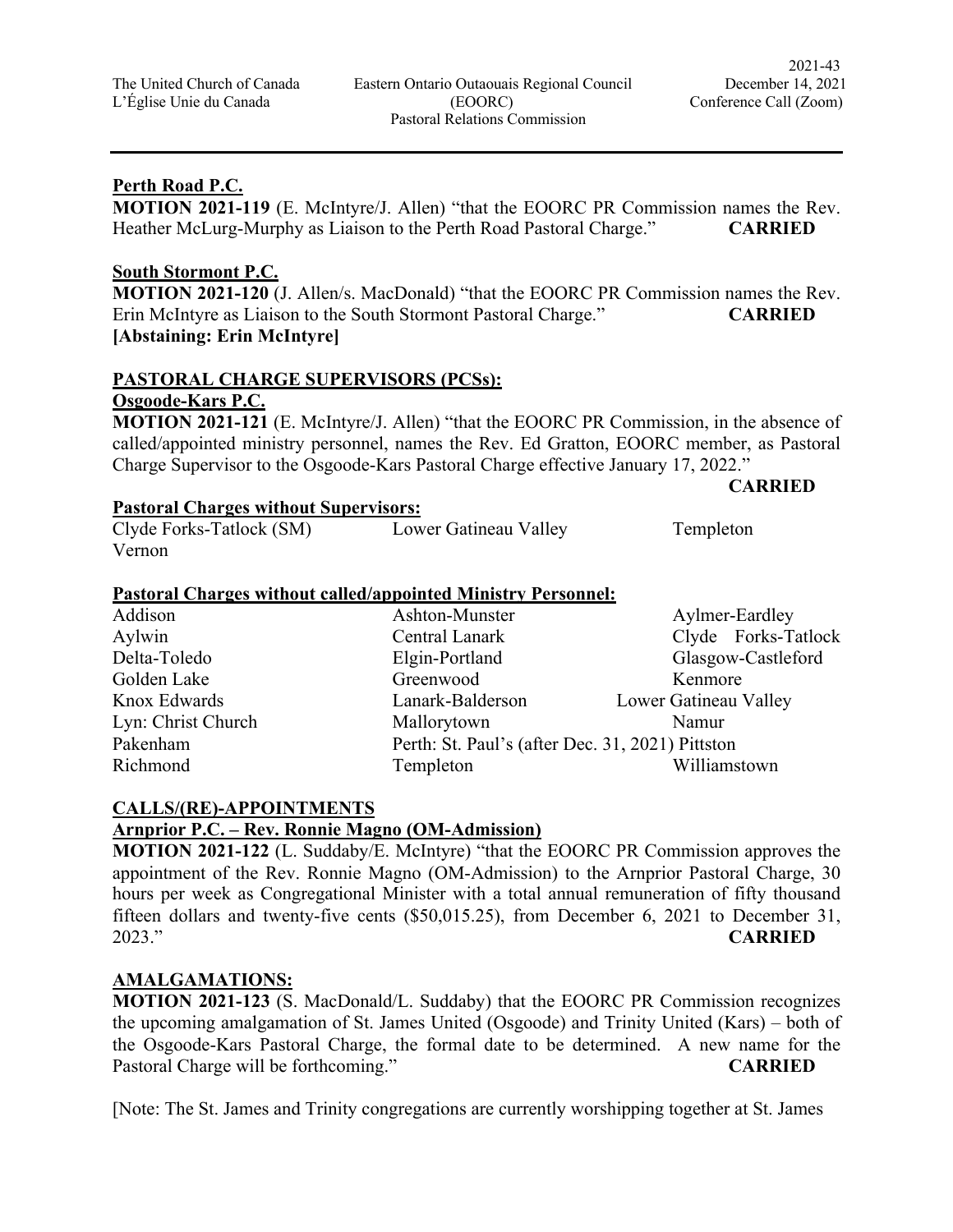United Church. The Trinity building will remain open and used for various activities for the time being.

## **FOLLOW-UPS FROM LIAISONS AND PCSs:**

#### **Seaway Valley**

Currently five points share two ministers and are looking at ways to merge, amalgamate, work together.

## **Central Lanark**

Karen McLean has been acting as Pastoral Charge Supervisor and Liaison while Wayne is recuperating. They have received some applications from overseas but are not sure how realistic it is considering travel restrictions etc. at the moment. They are considering holding some Zoom interviews even to practice the interview process. At the moment, they are managing fairly well with pulpit supply and lay participation but are concerned they are wearing out their supply folks.

## **OTHER BUSINESS:**

## **1) Augusta P.C.**

Whit Strong continues to stay in touch with both the minister and members of the congregation. He will check in again at the beginning of January.

## **2) Elgin-Portland P.C.**

Whit's letter regarding the profile was not well received and there have been a number of emails in response to the decision by the Commission. After considerable discussion, Whit was asked to contact the Council again to suggest they entertain the possibility of interim ministry. He will report back at our January meeting.

## **3) EOORC Policy decisions**

The presentation for the Sacrament Elders policy was well accepted. Both the Sacrament Elders policy and the Communications policy were passed at the meeting on November 27, 2021.

## **4) February 2022 – EOORC Workshops**

The focus will be on workshops and information. Based on what the Commission is seeing and hearing about throughout the Region, it was suggested Whit prepare a presentation on joining together. Some potential titles – "Signs you might need discernment", "Things you need to make a church viable – are you there?", "Common issues/potential solutions".

## **5) Williamstown Governance Model**

**MOTION 2021-124** (J. Allen/L. Suddaby) "that the EOORC PR Commission receives the new governance model for Williamstown P.C., subject to mention of a Ministry & Personnel (M&P) Committee and Board of Trustees as standing committees, and forward to the EOORC Executive for approval." **CARRIED**